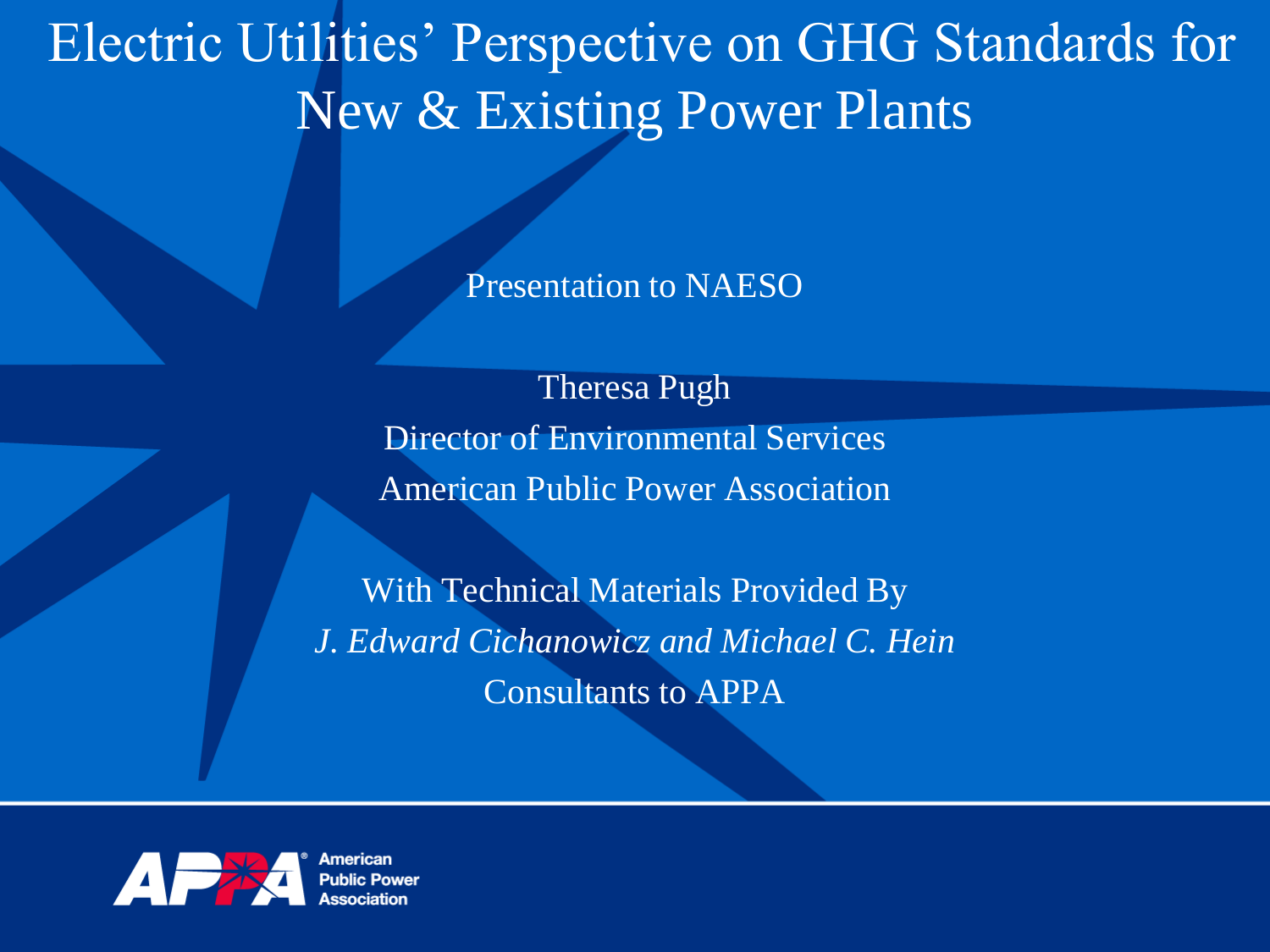#### APPA's Key Issues and Concerns

- Both proposed rules should be differentiated by fuel type.
- Do not set emissions standards for coal at 1,200 lbs/MWh with CCS because it is unrealistic. No commercial coal plant can meet and sustain 1,100 lbs/MWh. CCS is highly unlikely to be commercially available within the 8-year NSPS review.
- Set the new coal standard at a range between 1,900 and 1950 lbs/MWh (achievable by the most advanced current technology). Revisit the commercial availability of CCS at the next 8 year review. (The New Plant rule requires CCS for coal)
- Set the gas standard at 1,100 lbs/MWh and provide flexibility for actual operating conditions. Life of unit(s) must consider many factors such as ramping, cycling. and altitude. EPA should call for comments on these practical operating issues.
- Gas infrastructure readiness is doubtful (storage and pipes); EPA should examine and consider this carefully and call for comments.
- RTO market design, especially in those with mandatory capacity markets, inhibit necessary infrastructure additions.

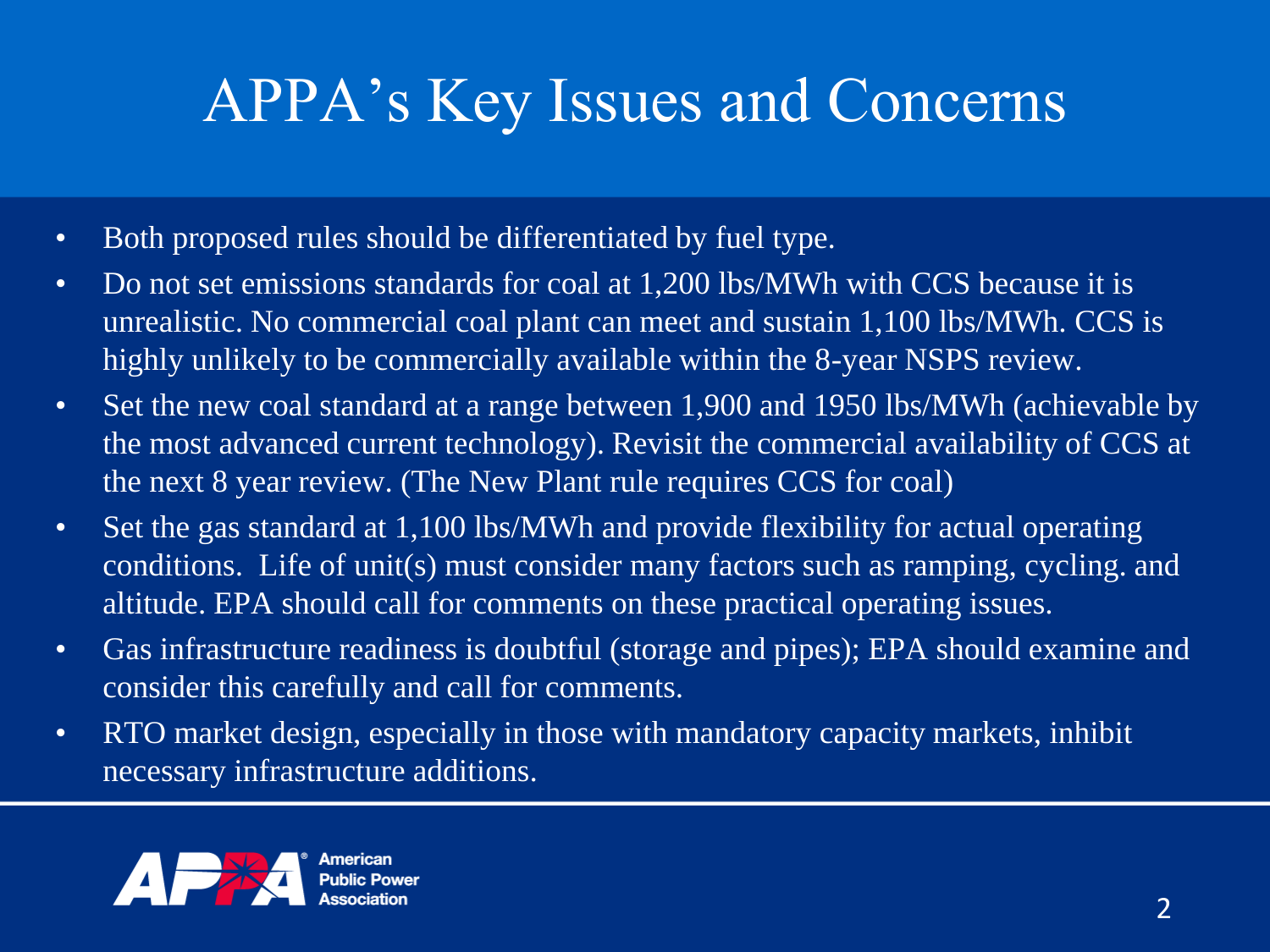#### 17 "New PC" Units Firing PRB, E. BIT



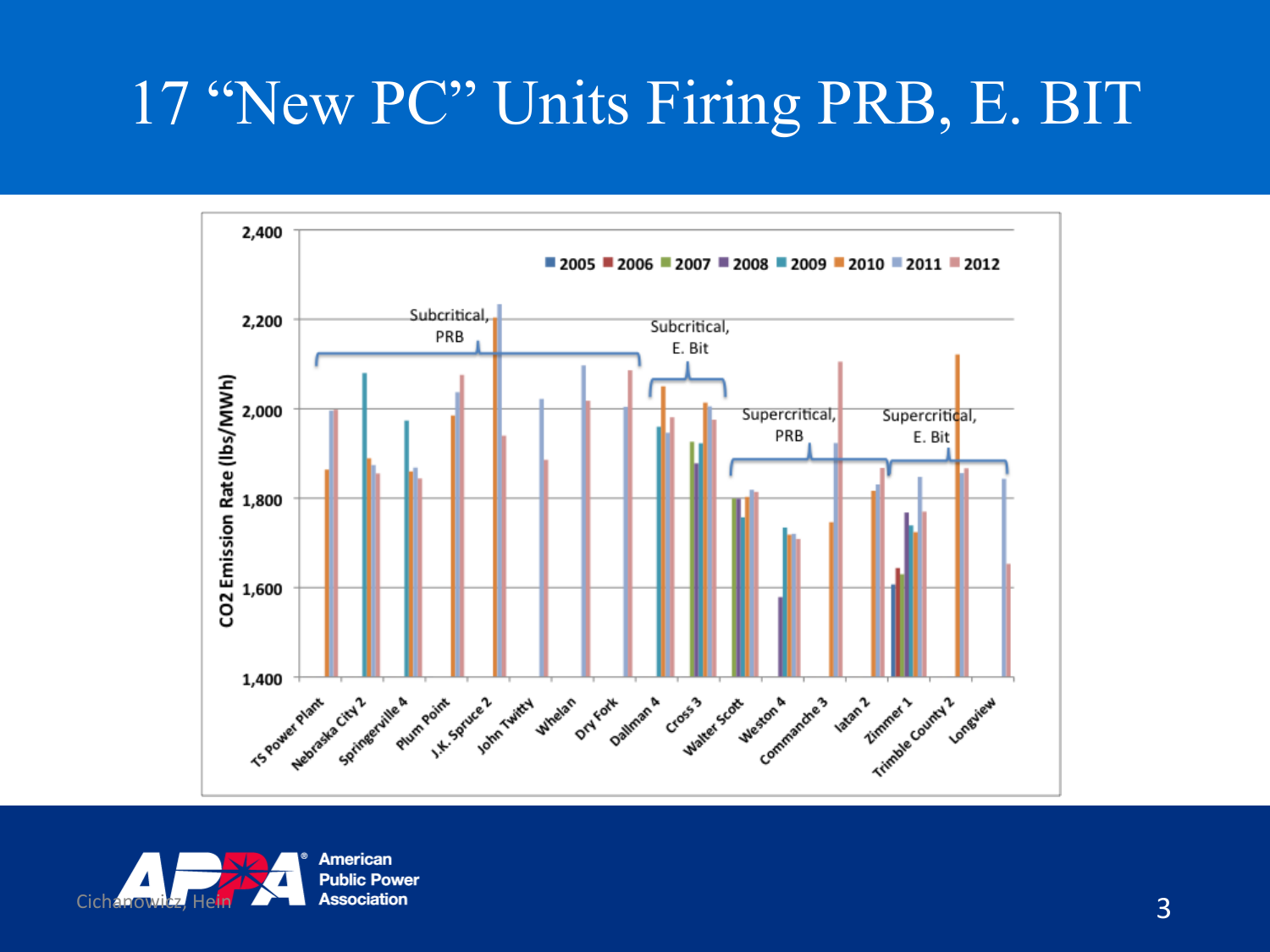## Turk Ultra-Supercritical Boiler: CO<sub>2</sub> Emissions Rate Variability



Cichanowicz, Hein



American **Public Power** Association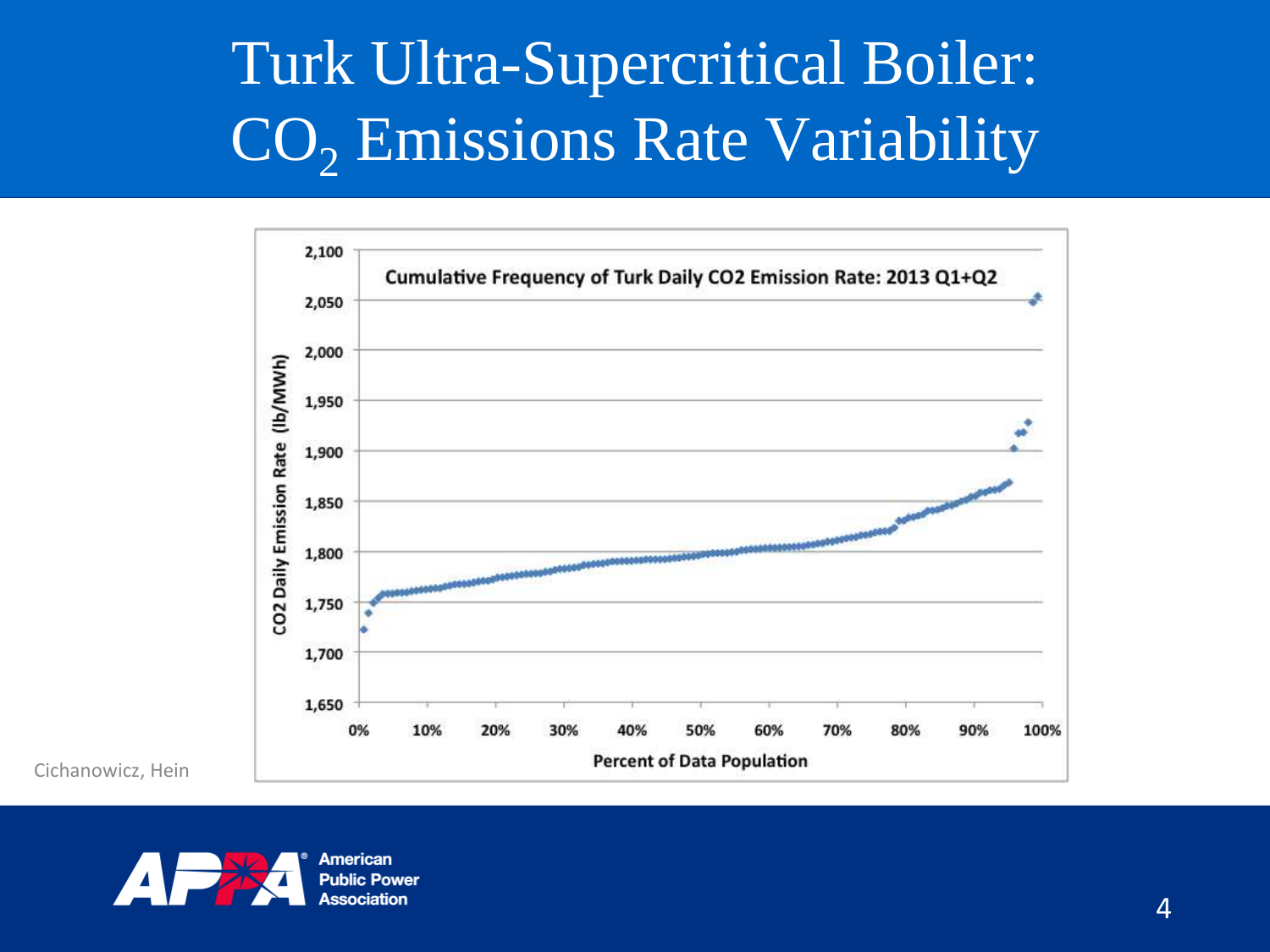## Set the CO<sub>2</sub> Emission Rate for New Natural Gas/ Combined Cycle at 1,100 lbs/MWh

- Achievable for New Generating Units
- Heat Rate/ $CO<sub>2</sub>$  Emission Rate Degrades with:
	- Time (component wear)
	- Non-steady operation (ramping)
- Will "Back-Up" Role for Wind Elevate CO<sub>2</sub> Rate?
	- *Dynamics of operation suggest "yes"*
	- NREL: *Heat rates may be higher during ramping* <sup>1</sup>
	- *Wind CO<sup>2</sup> offset 75% of predicted* <sup>2</sup>



<sup>1</sup> *Power Plant Cycling Costs*, prepared by Intertek APTECH for NREL, Report

AES 12047831-2-1, April 2012

<sup>2</sup> *Air emissions due to wind and solar power*, Environmental Science and

Technology, 2009, Jan 15, 43(2):253-8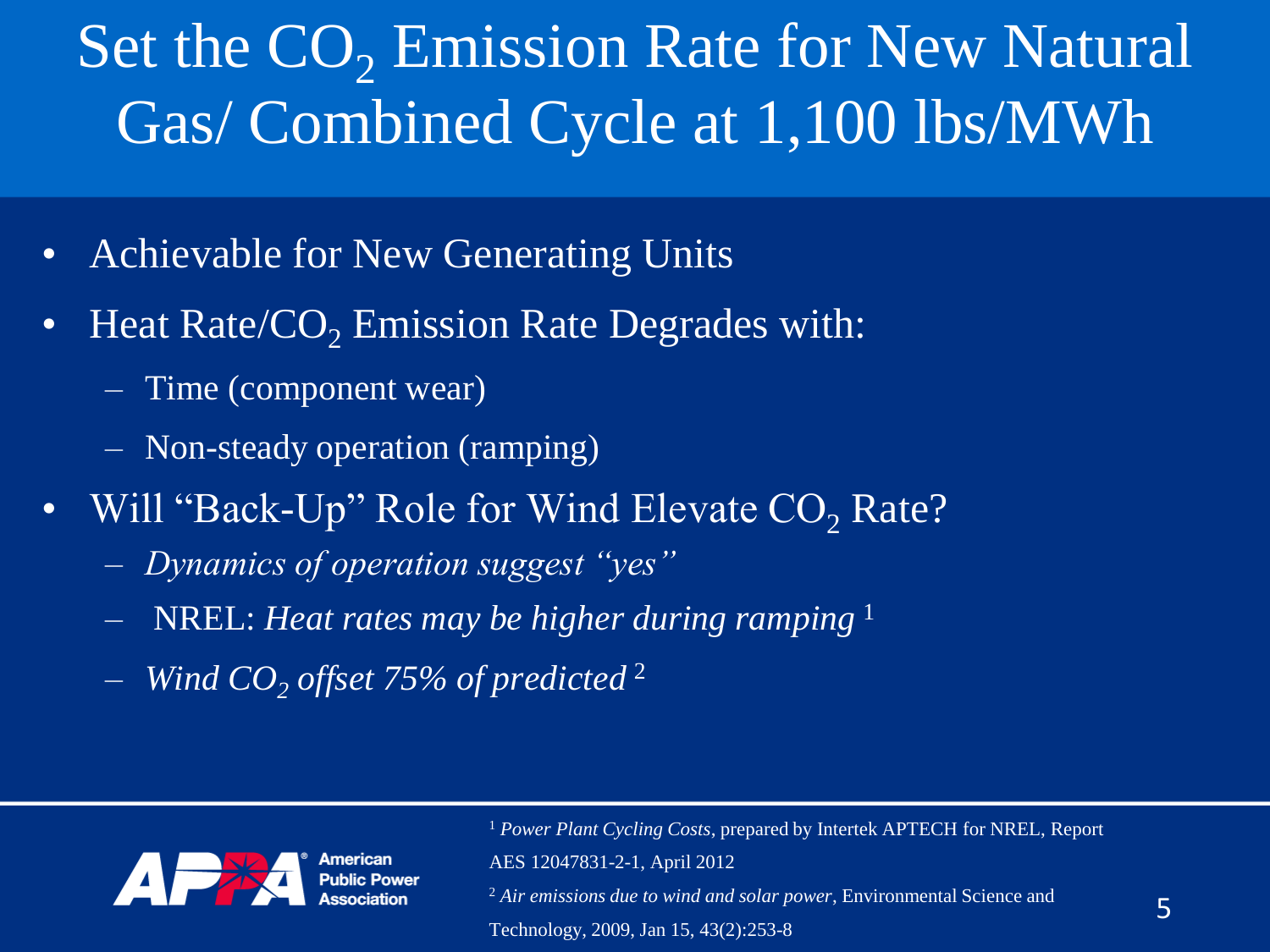#### Question for EPA

- What do we know about actual  $CO_2$  emissions from maturing NGCC over time as renewables are added and natural gas ramps to follow?
- Carnegie-Mellon Study:
	- $-$  CO<sub>2</sub> emission reductions from a wind or solar photovoltaic (PV) system coupled with a natural gas system are likely to provide 75% to 80% less  $CO<sub>2</sub>$ reduction than previously assumed.
	- Even the best system they analyzed, NOx reductions with 20% wind or solar PV penetration were 30% to 50% below what was expected.
- From Power Article
	- Researchers at the National Renewable Energy Laboratory (NREL) acknowledged in 2012 that many efforts to assess the emissions benefits of wind have failed to account for ancillary emissions from generating units that cycle or ramp to compensate for the renewable resources' intermittent generation.

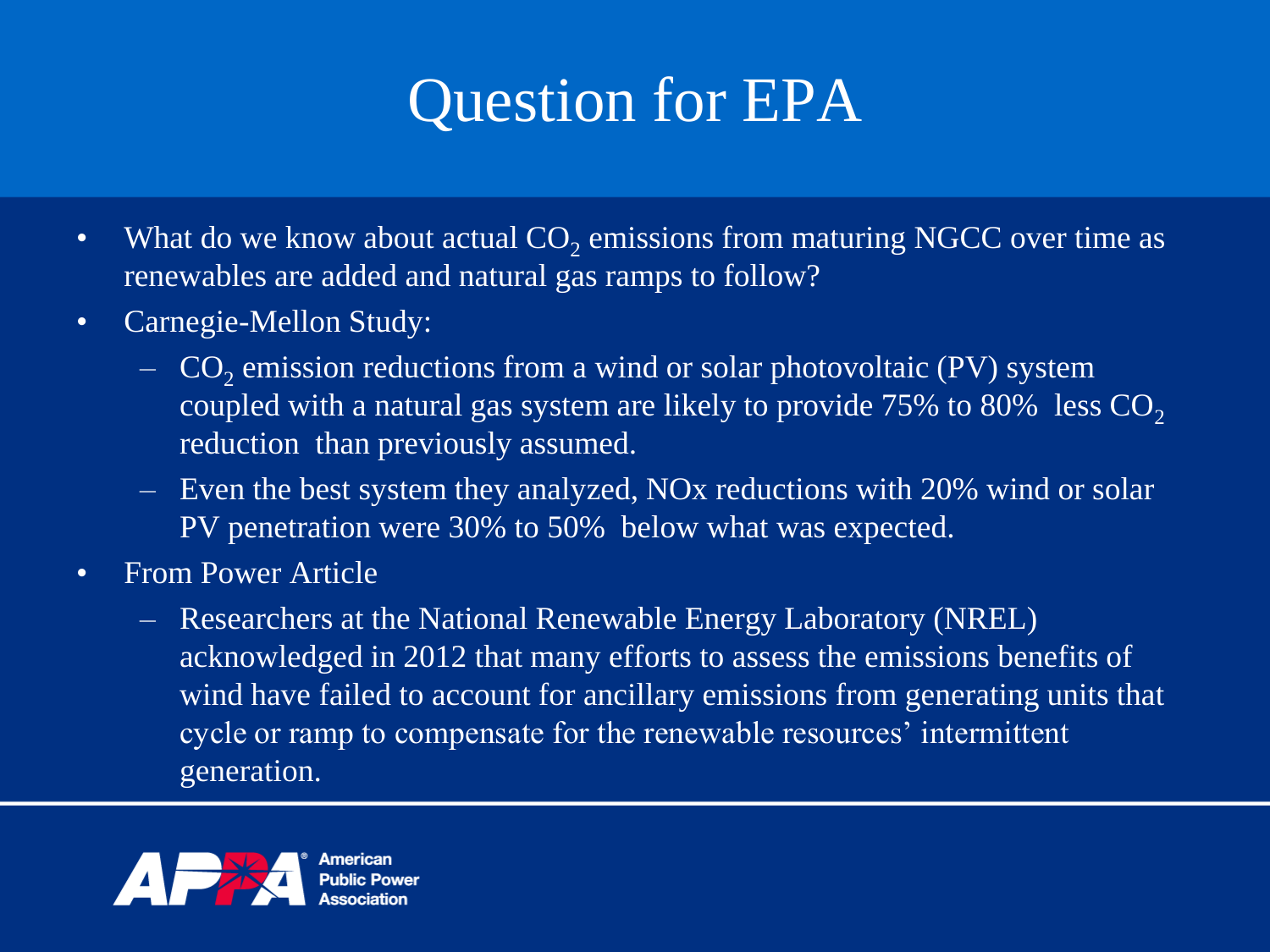## Infrastructure for Natural Gas Is Essential for **NGCC**

- Infrastructure readiness for fuel switching to natural gas?
- Is CCS really commercially demonstrated for coal or gas?

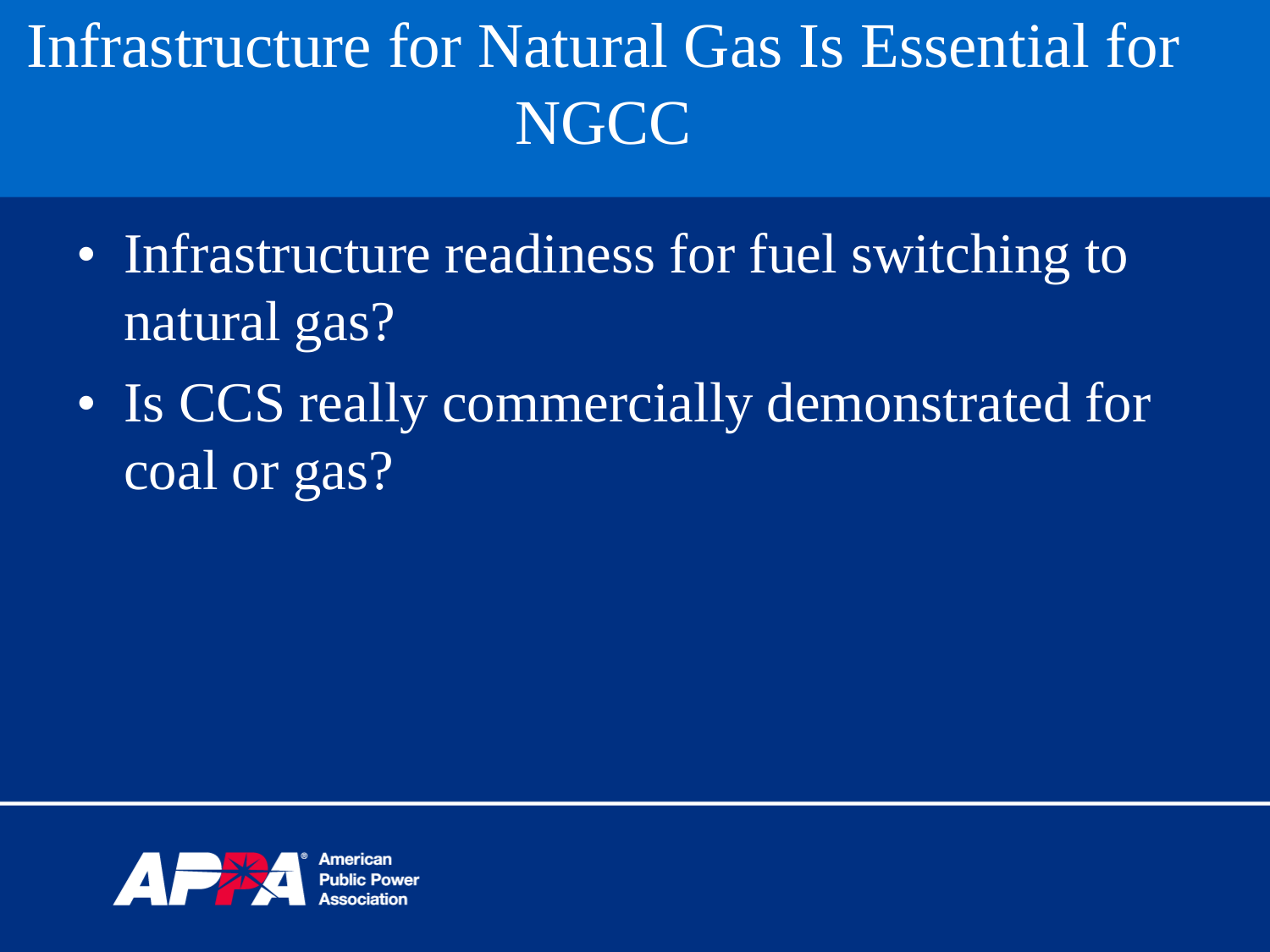Interstate Pipeline Capacity Utilization if an Individual State Switched Its Coal-Fired Generation to Natural Gas



#### Source: APPA's 2010 Natural Gas Study



American **Public Power** Association

Note: Reflects a presumption that over time older coal plants may be retired and replaced with natural gas. The increased percentage of natural gas in each state does not include natural gas used to back up wind or solar, do these 2010 estimates include any natural gas usage for new manufacturing or LNG exports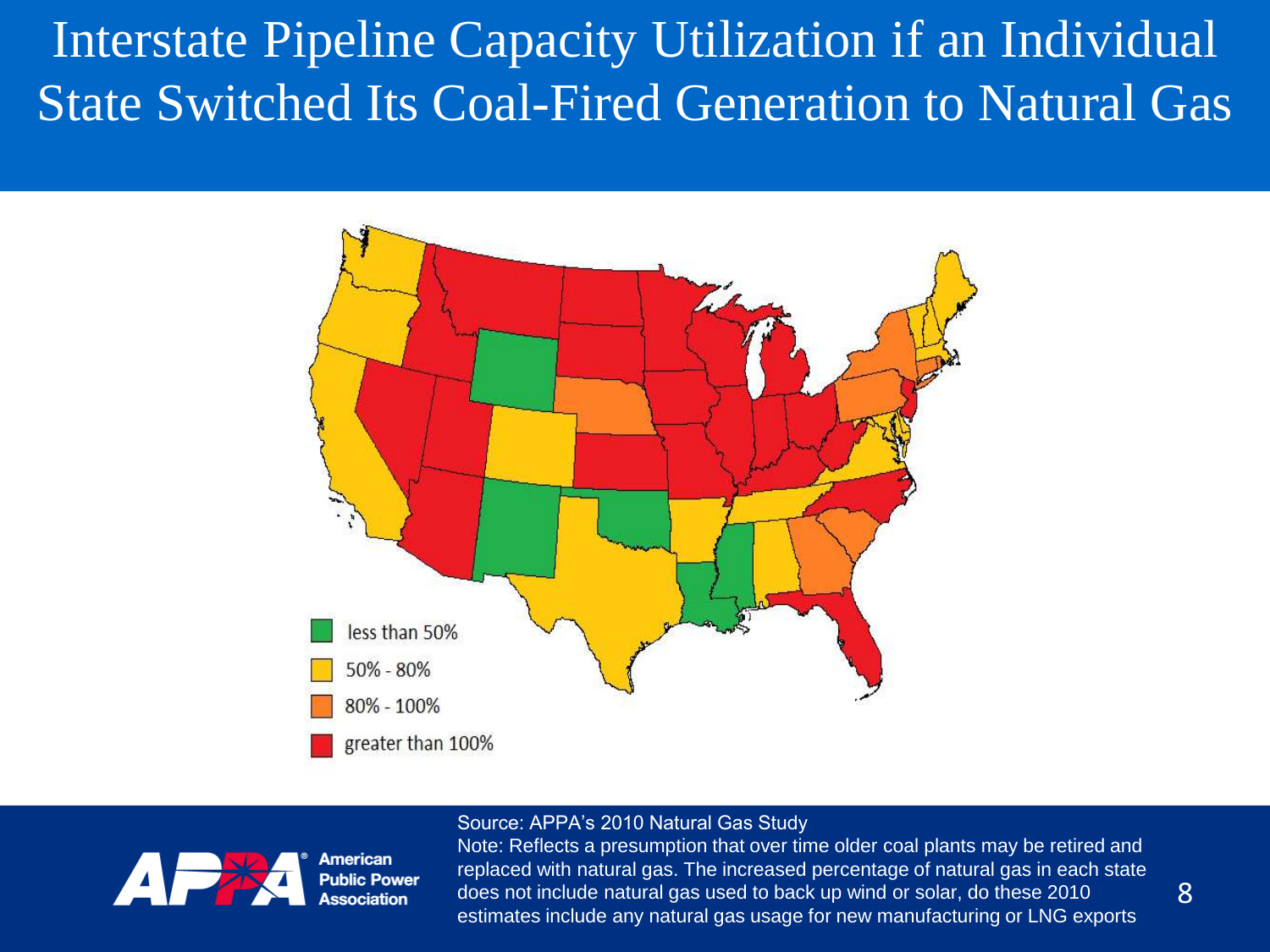#### Total Interregional Pipeline Capacity 1990 to





Source: Aspen Analysis of EIA data (1991 to 1993 missing from the EIA source data) and some set of the set of the set of the set of the set of the set of the s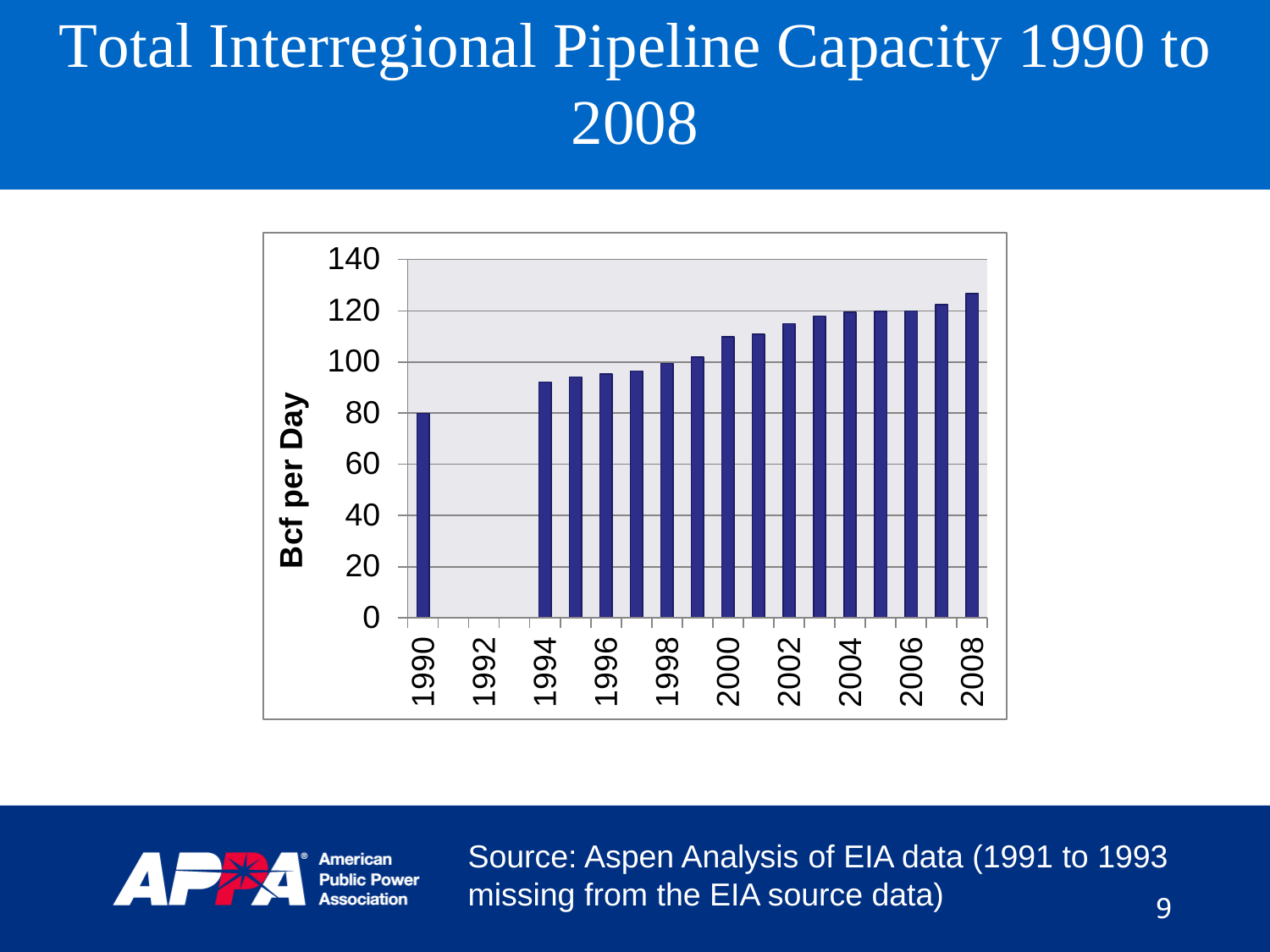#### Geographic Distribution of Underground Gas Storage Facilities for Electric **Utilities** Storage Is Key Because Gas Must Be within 10, 15, or 20 Minutes for

Reliability





**A** 

Source: APPA's 2010 Natural Gas Study Note: reflecting no new storage permitted/built since 2010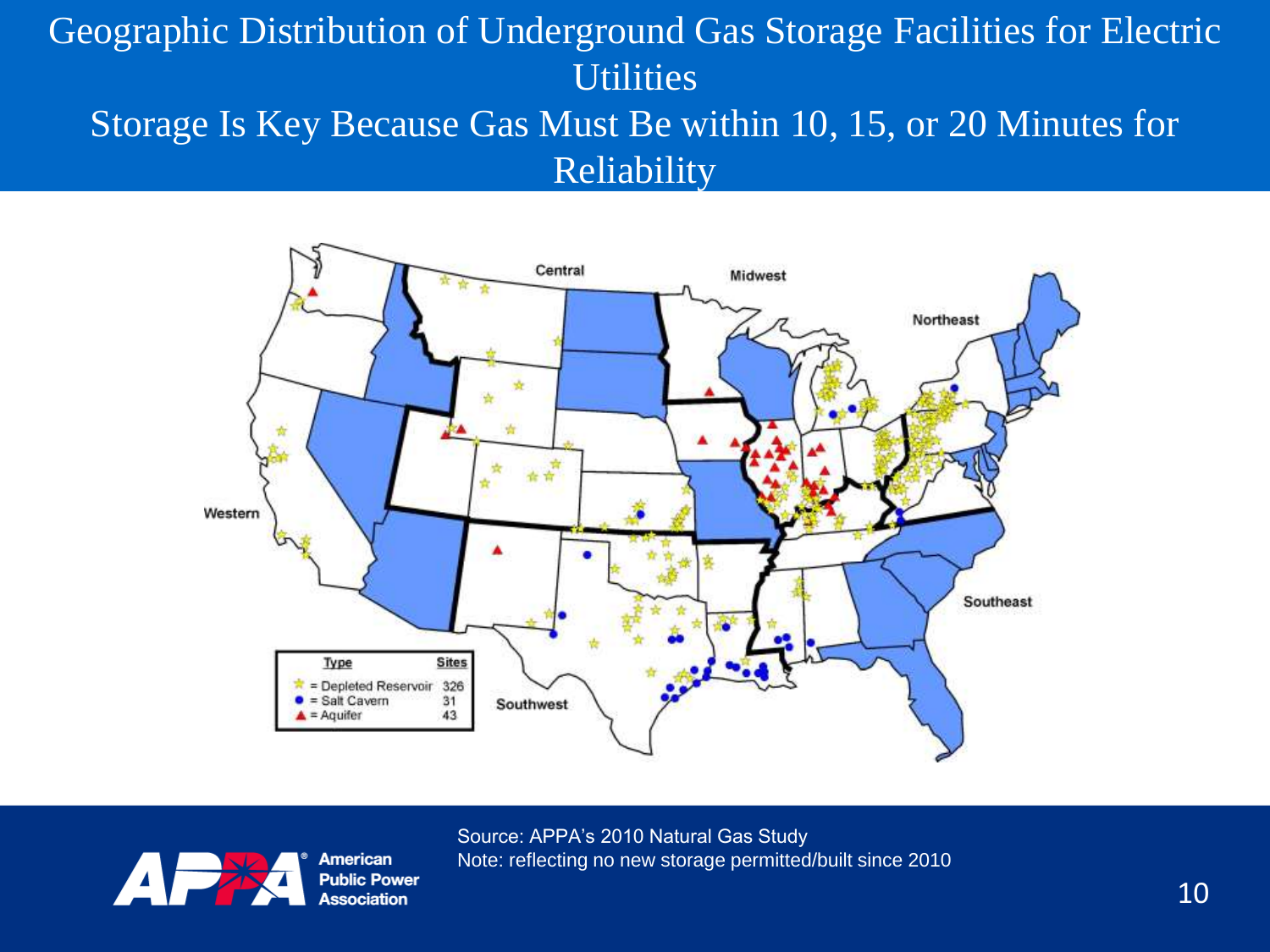# APPA Natural Gas Study



Available at:

http://www.publicpower.org/files/PDFs/ImplicationsOf GreaterRelianceOnNGforElectricityGeneration.pdf



American **Public Power** Association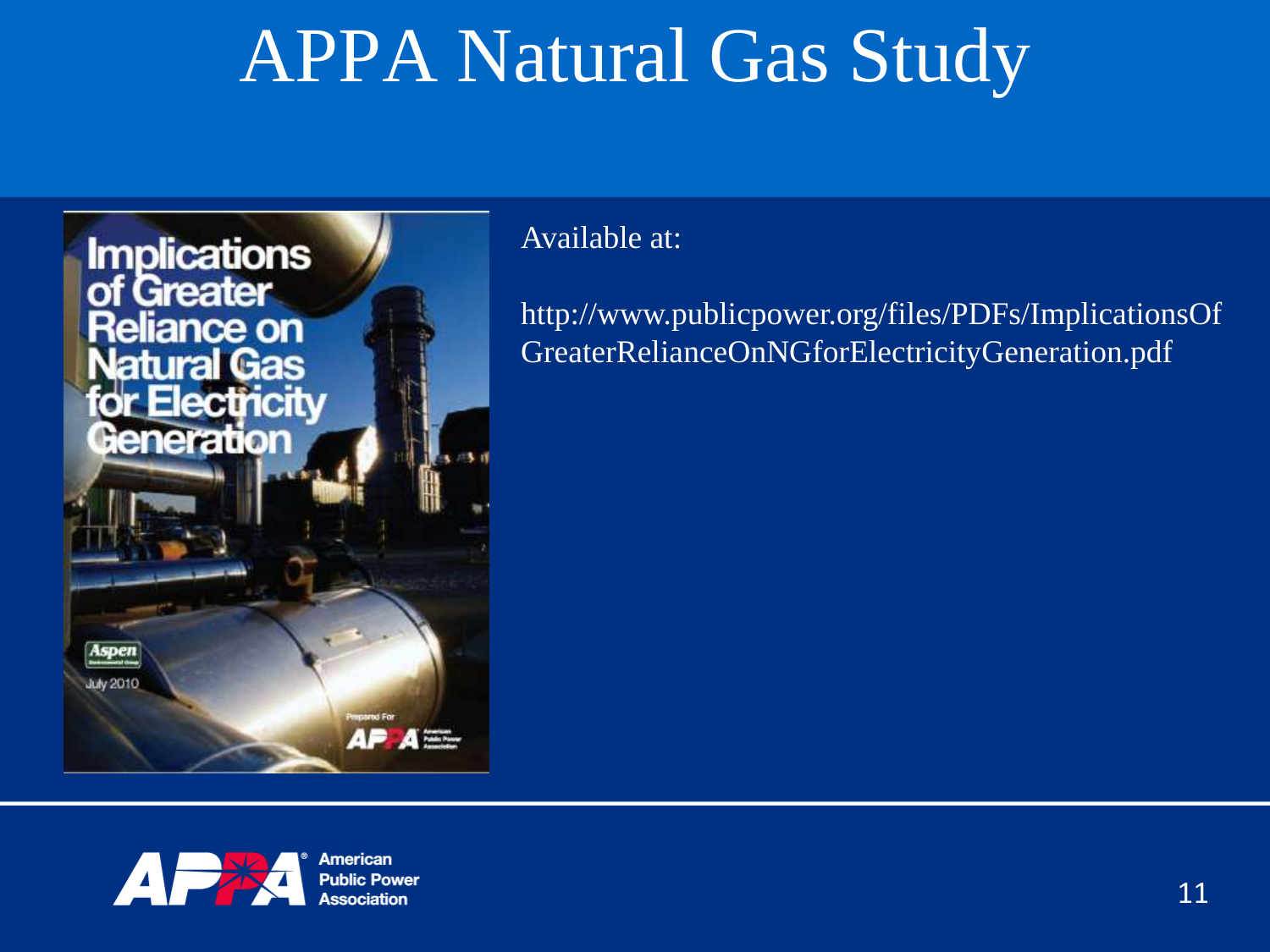# Recommended Reading



**Current State** and Future **Direction of Coal-fired Power** in the **Eastern Interconnection** 

> **Final Study Report June 2013**



**ICF Incorporated For EISPC and NARUC** Funded by the U.S. Department of Energy

Available at:

http://naruc.org/Grants/Documents/Final-ICF-Project-Report071213.pdf



American **Public Power** Association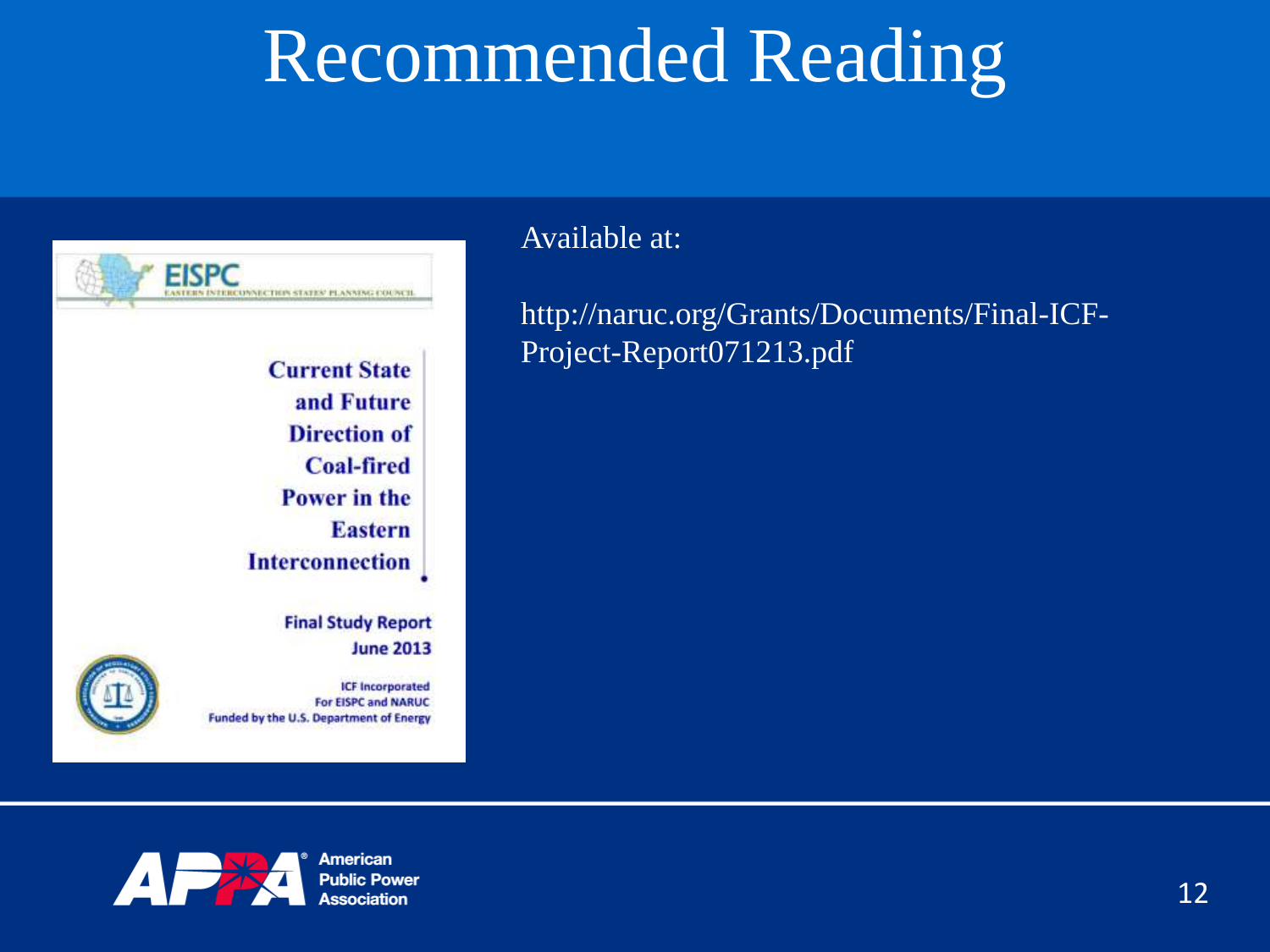# Some Wholesale Electricity Market Structures Inhibit Construction of New Infrastructure

- RTO/ISOs in New England, New York, PJM (Mid-Atlantic) with mandatory forward capacity markets
- Not real markets; administrative constructs with complex and changing rules
- Subject of numerous contested proceedings and **litigation**
- Short-term focus does not support long-term investments
- EPA/OMB should examine this issue closely

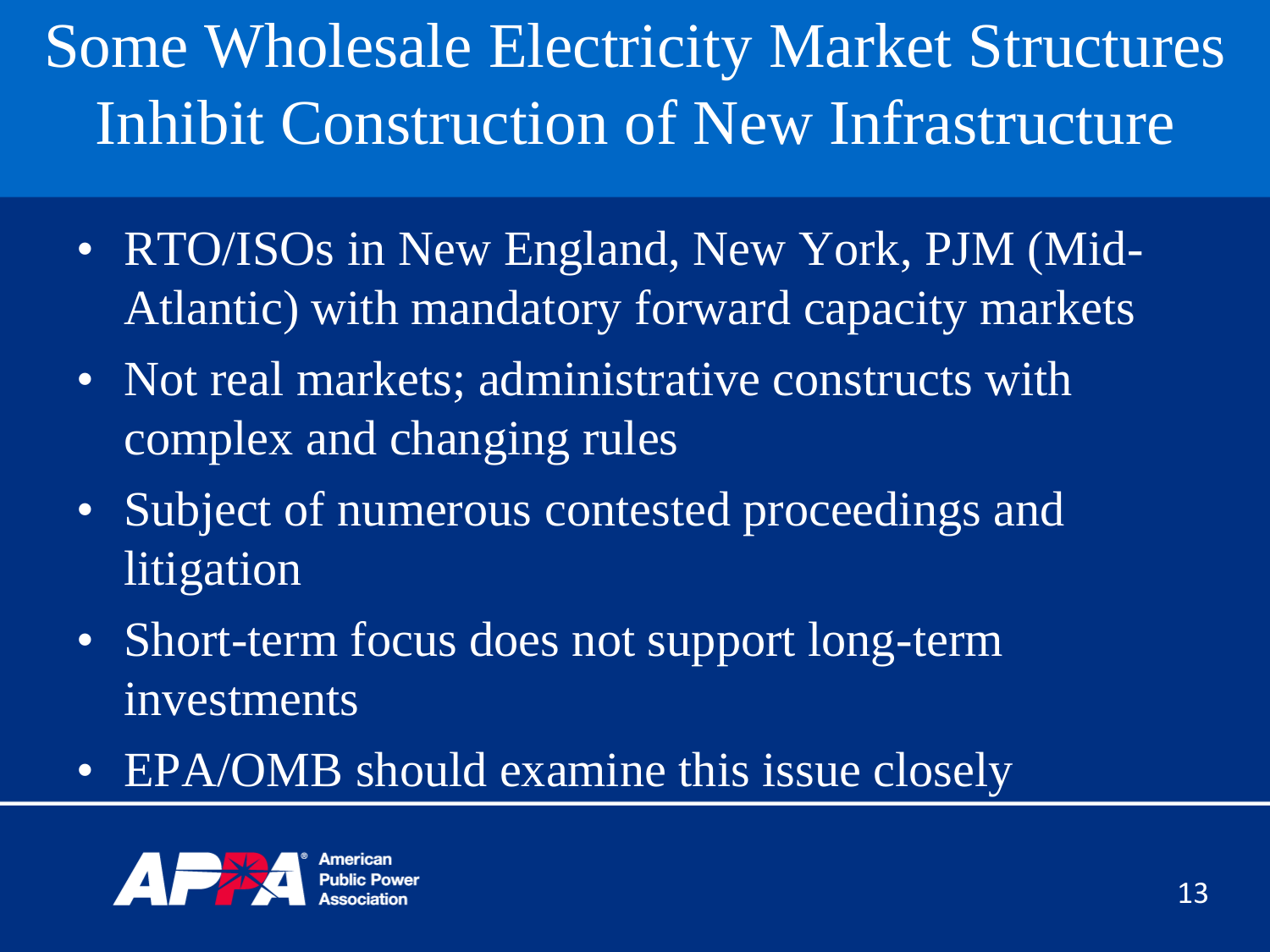# Regional Transmission Organizations/Independent System Operators



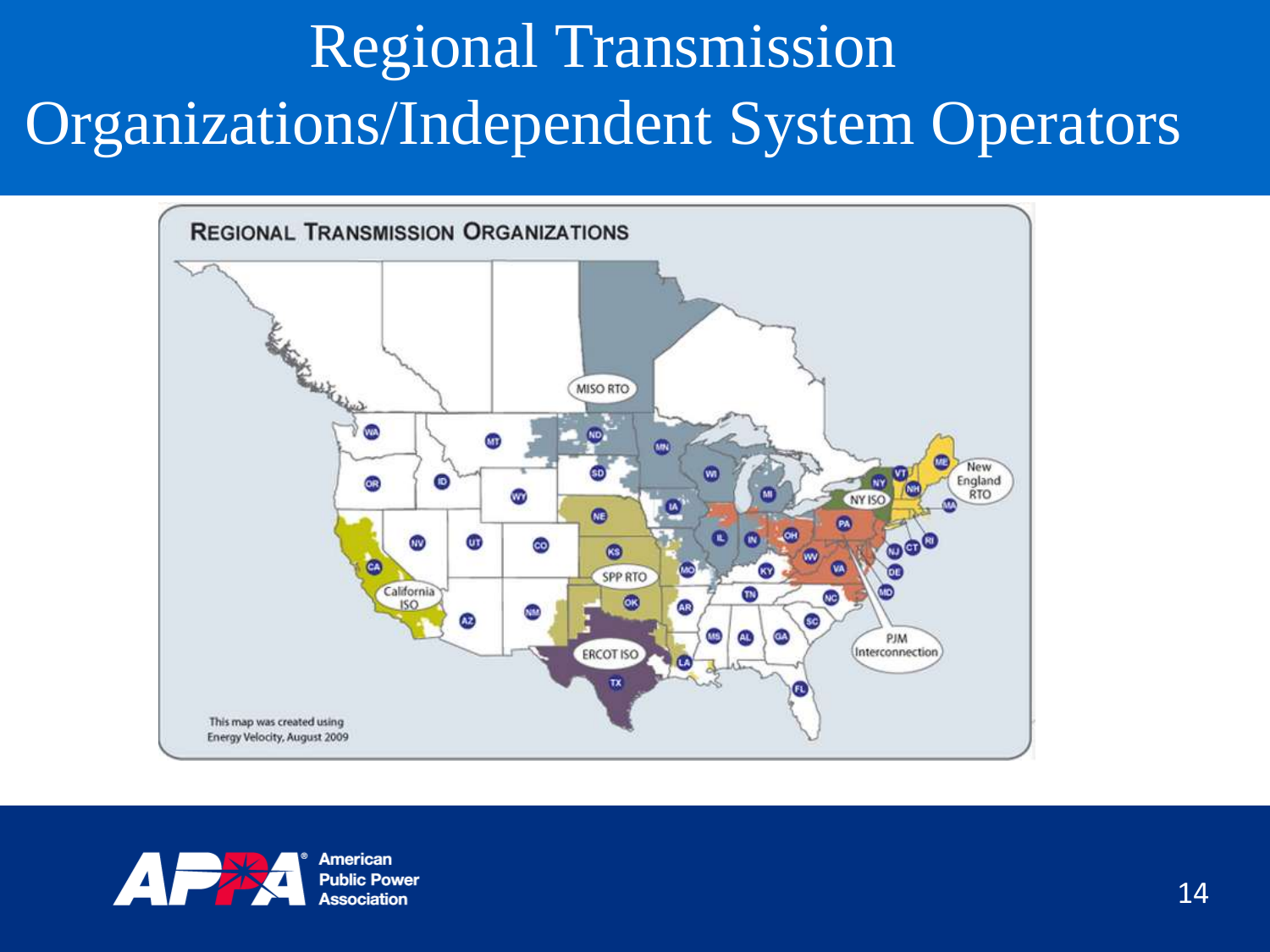## Commercial Demonstrations of CCS Require Massive Infrastructure





American **Public Power Association**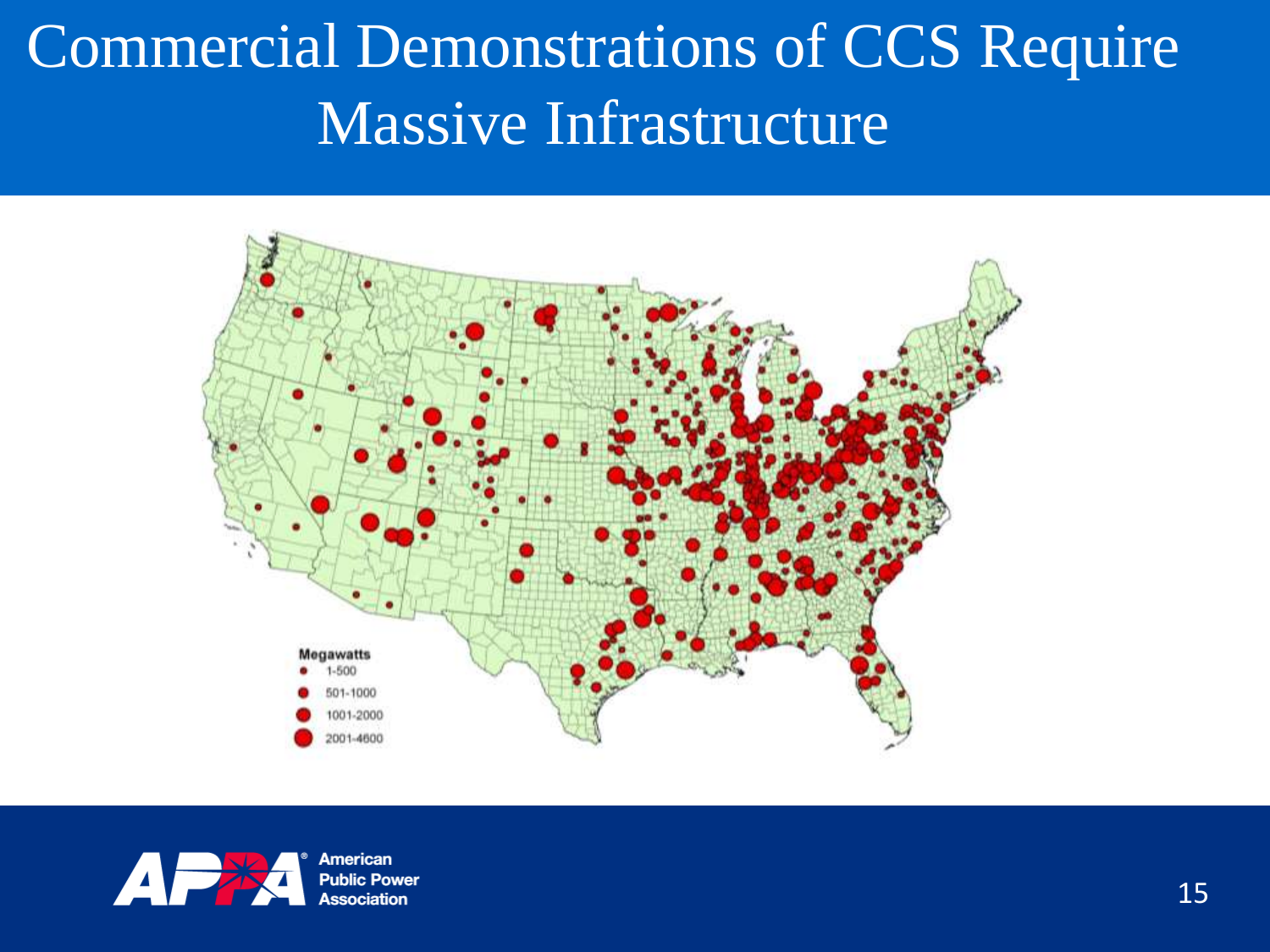## Optimal Sites – Not Requiring Proximity to Additional  $CO<sub>2</sub>$  Pipelines





ımerican **Public Power** Association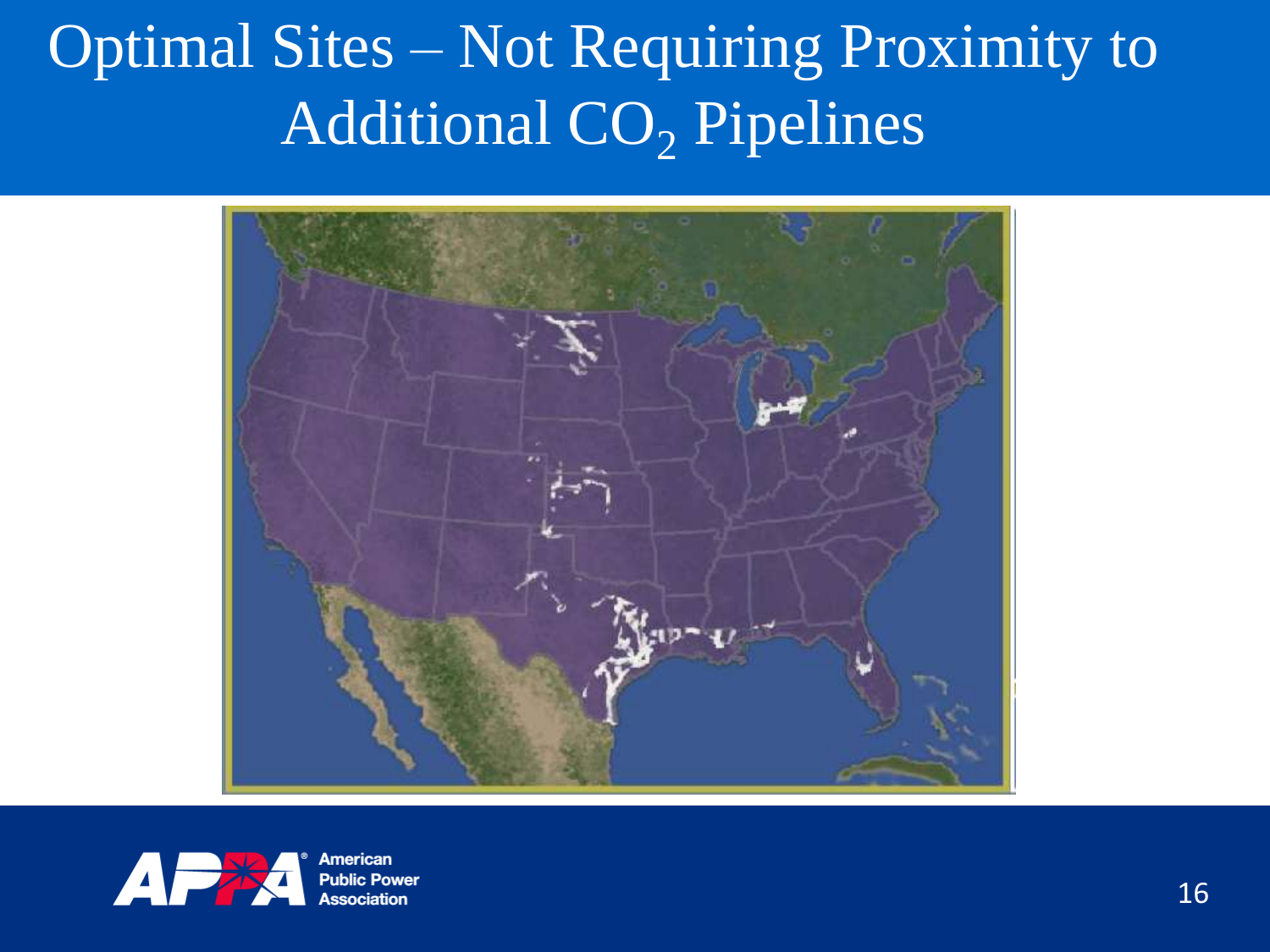Deep Saline Aquifer Locations May Face Competing Storage Uses: CO<sub>2</sub> and Water





American **Public Power Association**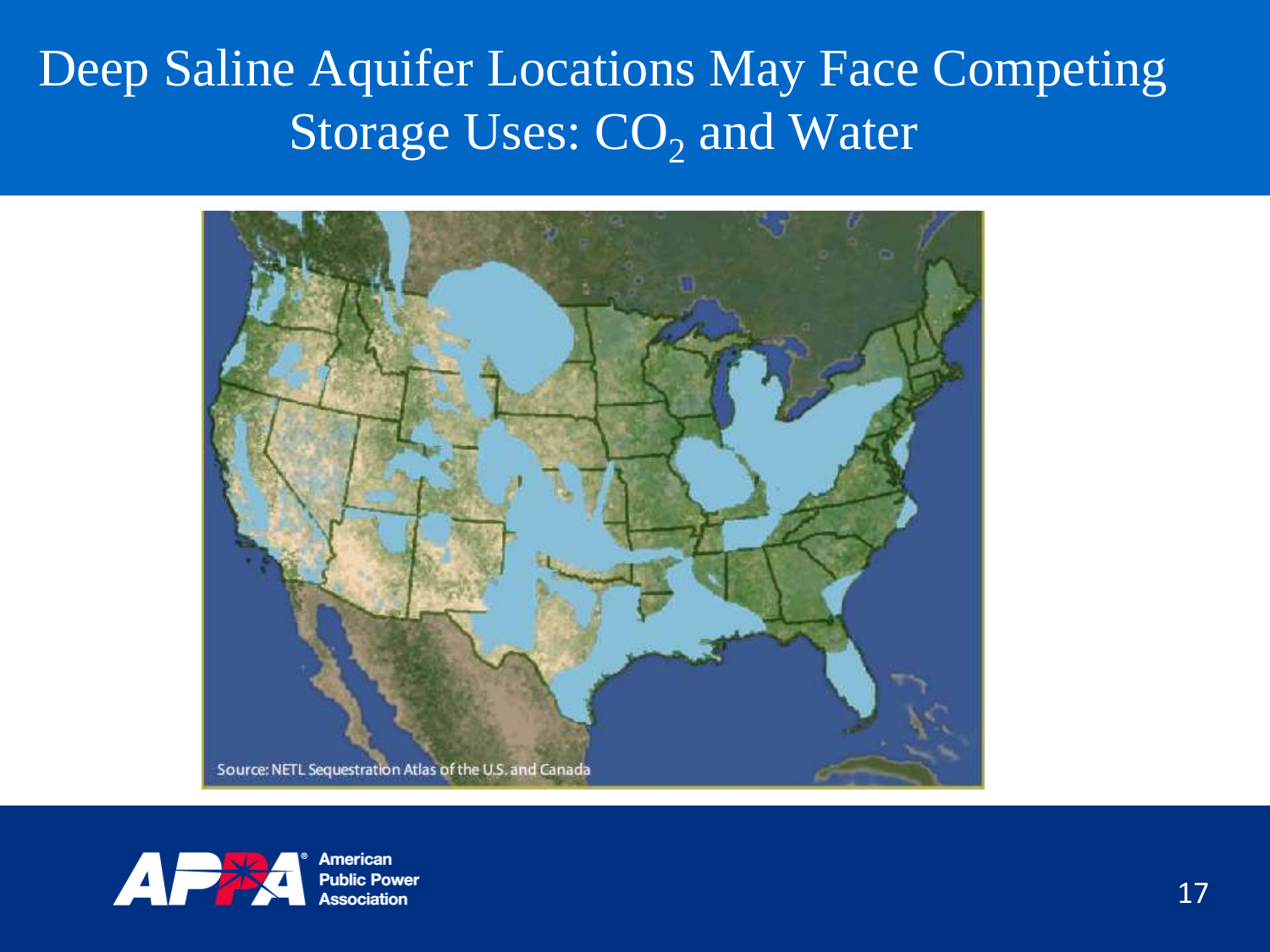#### Map of US Coal Plants and Storage Sites





American **Public Power Association**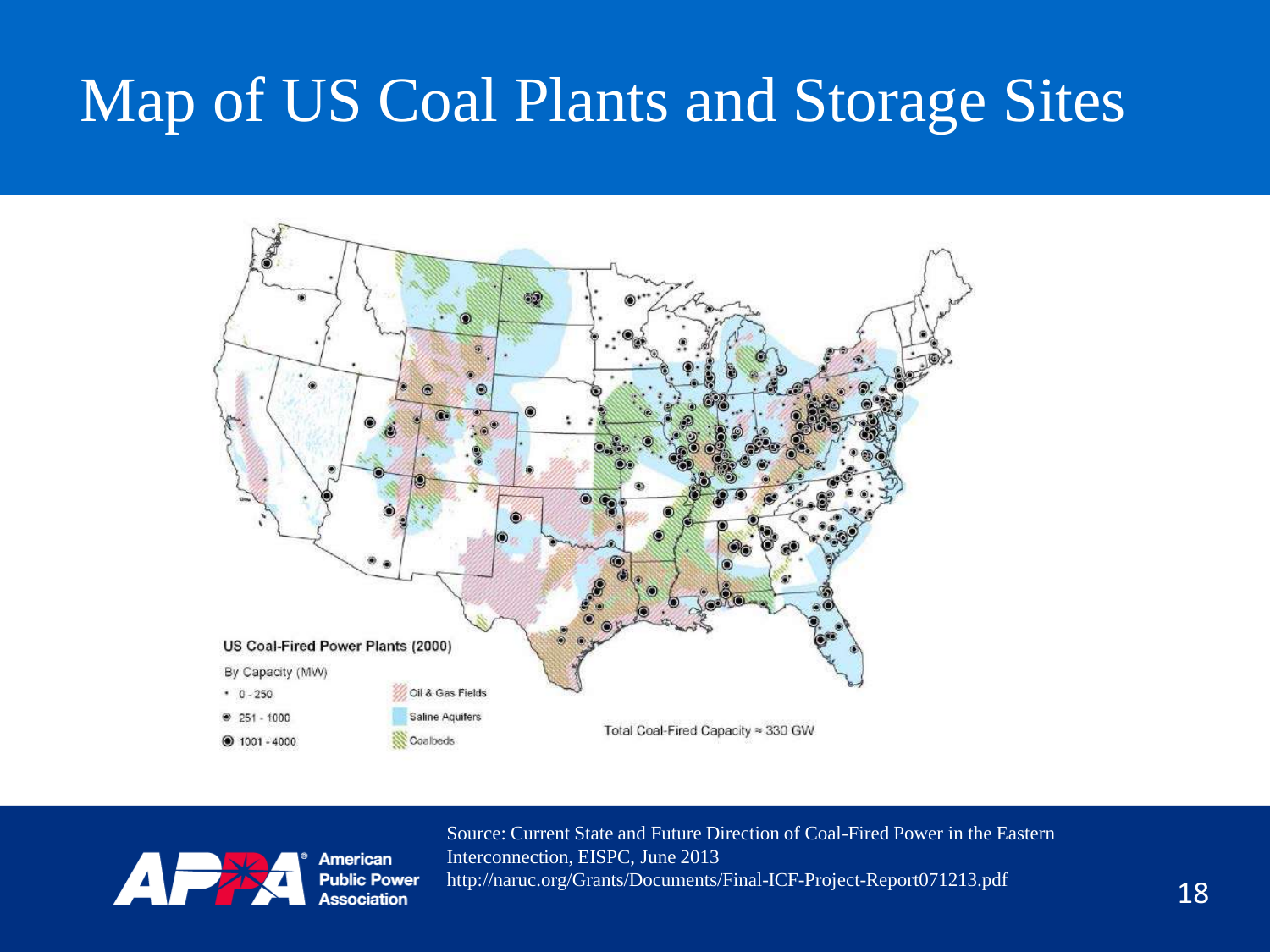# Map of Possible  $CO<sub>2</sub>$  Pipeline Corridors for High CCS Case with Greater Use of EOR





American **Public Power Association**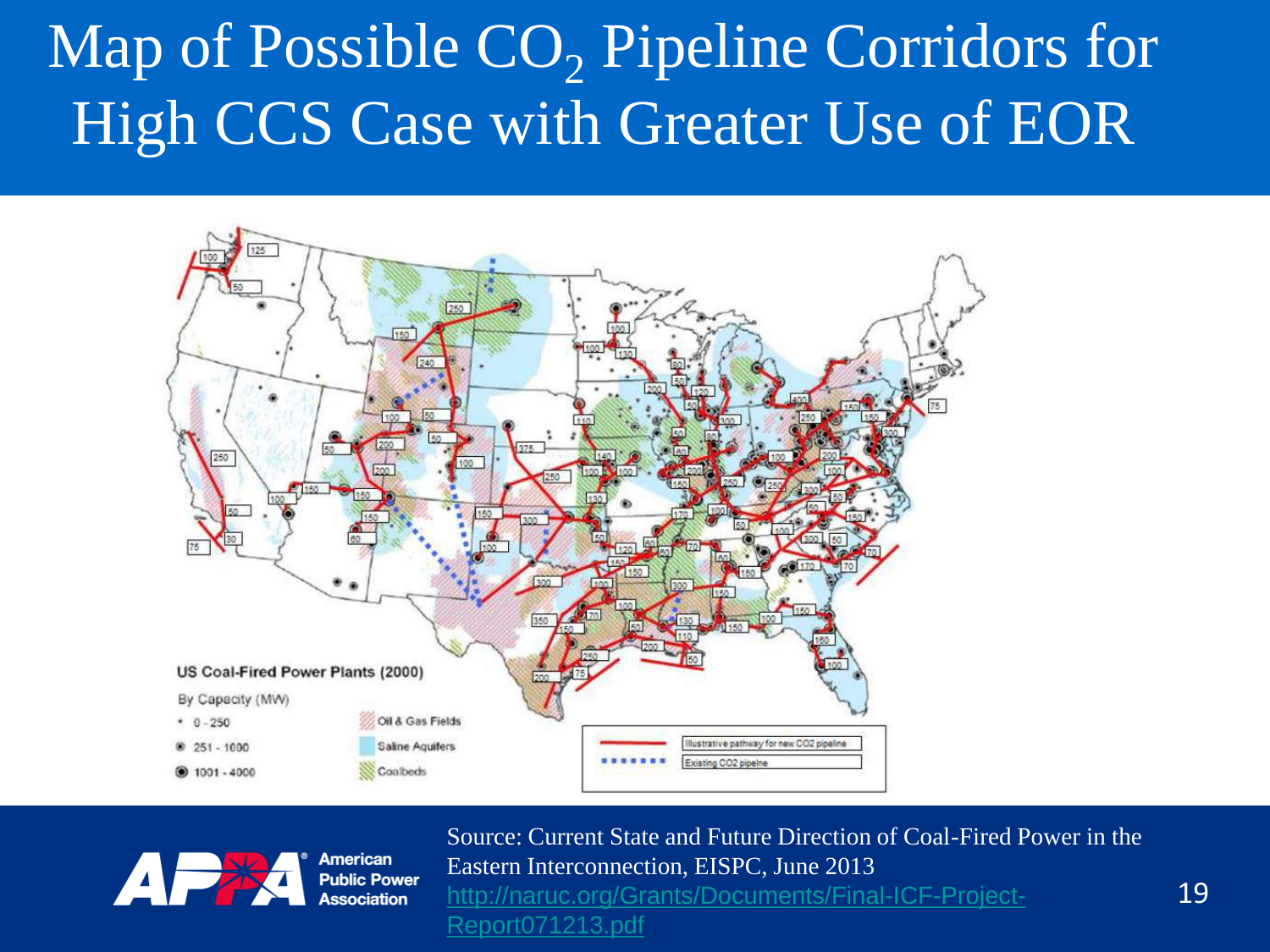#### North America  $CO<sub>2</sub>$  Geologic Potential by State

|                          | ICF<br>CO2 EOR<br>Mid<br>Valume<br>Gtonne | ICF<br>Depleted Oil<br>Mid<br>Volume<br>Gtonne | <b>JCF</b><br>Coal Beds<br>Mid<br>Volume<br>Gtonne | ICF<br>Saline<br>Mid<br>Volume<br>Gtonne | ICF<br>Lower-48<br>Mid<br>Volume<br>Gtonne | Lower-48<br>Mid<br><b>NATCARB</b><br>Gtonne |
|--------------------------|-------------------------------------------|------------------------------------------------|----------------------------------------------------|------------------------------------------|--------------------------------------------|---------------------------------------------|
|                          |                                           |                                                |                                                    |                                          |                                            |                                             |
|                          |                                           |                                                |                                                    |                                          |                                            |                                             |
|                          |                                           |                                                |                                                    |                                          |                                            |                                             |
| State or Area            |                                           |                                                |                                                    |                                          |                                            |                                             |
| <b>ALABAMA</b>           | 0.07                                      | 0.28                                           | 3, 13                                              | 86.70                                    | 90.2                                       | 90.2                                        |
| <b>ARIZONA</b>           | 0.00                                      | 0.01                                           | 0.00                                               | 0.85                                     | 0.9                                        | 0.9                                         |
| ARKANSAS                 | 0.08                                      | 0.18                                           | 2.58                                               | 31.87                                    | 34.7                                       | 34.7                                        |
| <b>ATLANTIC OFFSHORE</b> | 0.00                                      | 0.00                                           | 0.00                                               | 317.00                                   | 317.0                                      | 317.0                                       |
| CA. ONSHORE              | 1.24                                      | 2.20                                           | 0.00                                               | 221.78                                   | 225.2                                      | 225.2                                       |
| COLORADO                 | 0.20                                      | 1.41                                           | 0.68                                               | 227.60                                   | 229.9                                      | 229.9                                       |
| DELAWARE                 | 0.00                                      | 0.00                                           | 0.00                                               | 0.05                                     | 0.1                                        | 0.1                                         |
| <b>FLORIDA</b>           | 0.13                                      | 0.00                                           | 2.03                                               | 116.33                                   | 118.5                                      | 118.5                                       |
| <b>GEORGIA</b>           | 0.00                                      | 0.00                                           | 0.05                                               | 11.85                                    | 119                                        | 119                                         |
| <b>IDAHO</b>             | 0.00                                      | 0.00                                           | 0.00                                               | 0.39                                     | 0.4                                        | 0.4                                         |
| <b>ILLINOIS</b>          | 0.10                                      | 0.00                                           | 2.16                                               | 61.91                                    | 64.2                                       | 64.2                                        |
| <b>INDIANA</b>           | 0.02                                      | 0.00                                           | 0.14                                               | 49.91                                    | 50.1                                       | 50.1                                        |
| <b>IOWA</b>              | 0.00                                      | 0.00                                           | 0.01                                               | 0.08                                     | 0.1                                        | 0.1                                         |
| <b>KANSAS</b>            | 0.41                                      | 118                                            | 0.01                                               | 8.80                                     | 10.4                                       | 10.4                                        |
| <b>KENTUCKY</b>          | 0.01                                      | 0.04                                           | 0.19                                               | 5.40                                     | 5.6                                        | 5.6                                         |
| LA. OFFSHORE             | 1.46                                      | 9.61                                           | 0.00                                               | 2,133,07                                 | 2,144.1                                    | 2.144.1                                     |
| LA ONSHORE               | 1.36                                      | 9.25                                           | 13.61                                              | 1,101.56                                 | 1,125.8                                    | 1,125.8                                     |
| MARYLAND                 | 0.00                                      | 0.00                                           | 0.00                                               | 2.96                                     | 3.0                                        | 3.0                                         |
| <b>MICHIGAN</b>          | 0.08                                      | 0.69                                           | 0.00                                               | 36.56                                    | 37.3                                       | 37.3                                        |
| <b>MINNESOTA</b>         | 0.00                                      | 0.00                                           | 0.00                                               | 0.00                                     | 0.0                                        | 0.0                                         |
| MISSISSIPPE              | 0.13                                      | 0.43                                           | 8.96                                               | 335.20                                   | 344.7                                      | 344.7                                       |
| MISSOURI                 | 0.00                                      | 0.00                                           | 0.01                                               | 0.17                                     | 0.2                                        | 0.2                                         |
| <b>MONTANA</b>           | 0.25                                      | 2.35                                           | 0.32                                               | 887.22                                   | 890.1                                      | 890.1                                       |
| N. DAKOTA                | 0.32                                      | 4.09                                           | 0.60                                               | 111.65                                   | 116.7                                      | 116.7                                       |



American **Public Power**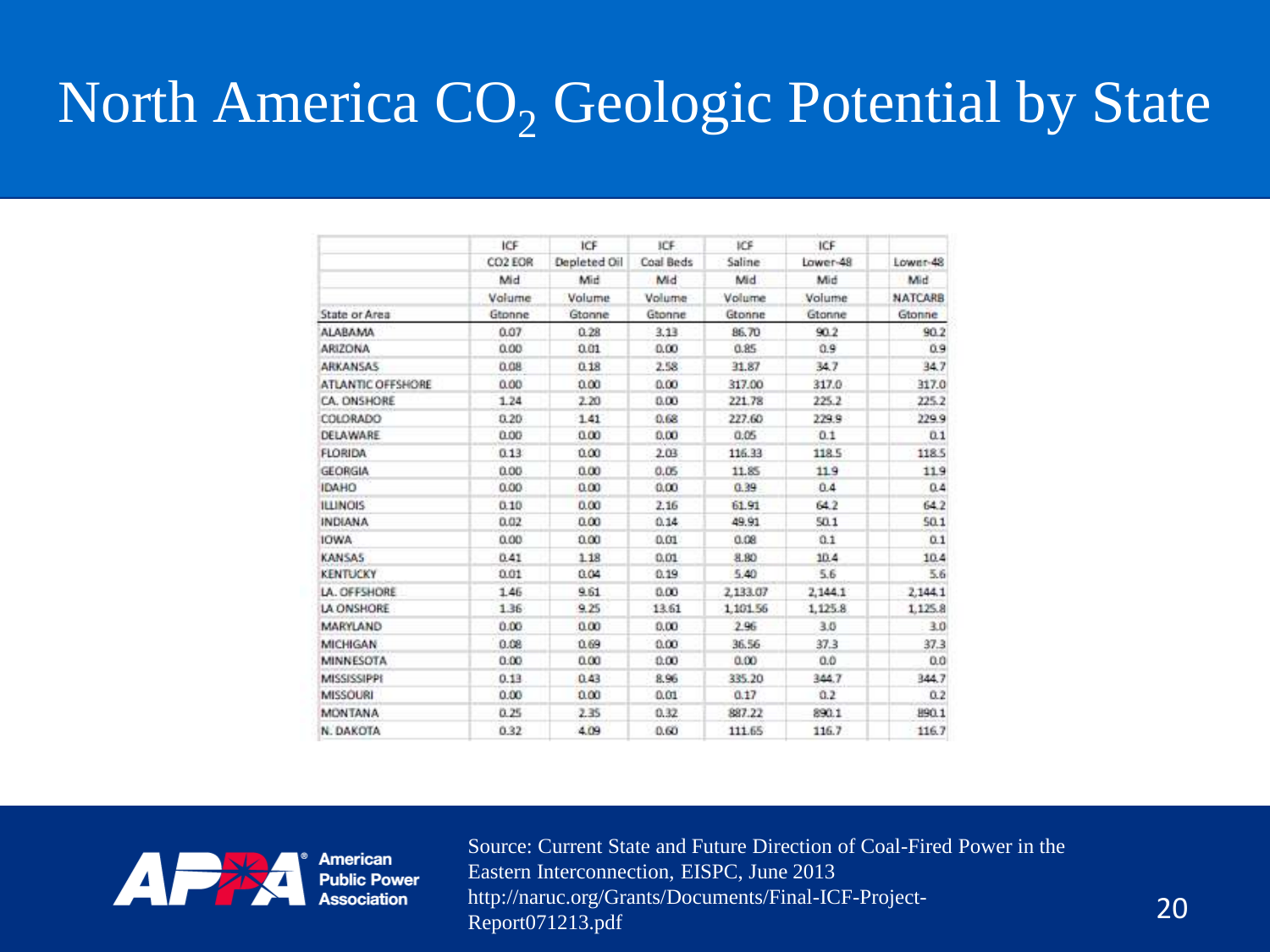## North America  $CO<sub>2</sub>$  Geologic Potential by State (Continued)

|                      | ICF     | ICF          | <b>JCF</b> | <b>ICF</b> | ICF      |                |
|----------------------|---------|--------------|------------|------------|----------|----------------|
|                      | CO2 EOR | Depleted Oil | Coal Beds  | Saline     | Lower-48 | Lower-48       |
|                      | Mid     | Mid          | Mid        | Mid        | Mid      | Mid            |
|                      | Valume  | Volume       | Volume     | Volume     | Volume   | <b>NATCARB</b> |
| State or Area        | Gtonne  | Gtonne       | Gtonne     | Gtonne     | Gtonne   | Gtonne         |
| NEW MEXICO           | 0.90    | 6.45         | 0.19       | 236.89     | 244.4    | 244.4          |
| NEBRASKA             | 0.02    | 0.01         | 0.00       | 49.85      | 49.9     | 49.9           |
| <b>NEVADA</b>        | 0.00    | 0.00         | 0.00       | 0.00       | 0.0      | 0.0            |
| NEW ENGLAND STS      | 0.00    | 0.00         | 0.00       | 0.00       | 0.0      | ö.ü            |
| NEW JERSEY           | 0.00    | 0.00         | 0.00       | 0.00       | 0.0      | 0.0            |
| <b>NEW YORK</b>      | 0.00    | 0.92         | 0.00       | 4.26       | 5.2      | 5.2            |
| N. CAROLINA          | 0.00    | 0.00         | 0.00       | 9.75       | 9.7      | 9.7            |
| OHIO                 | 0.00    | 10.06        | 0.13       | 9.94       | 20.1     | 20.1           |
| <b>OKLAHOMA</b>      | 1.41    | 6.71         | 0.01       | 0.00       | 8.1      | 81             |
| OREGON               | 0.00    | 0.00         | 0.00       | 52.24      | 52.2     | 52.2           |
| PACIFIC OFFSHORE     | 0.00    | 0.20         | 2.30       | 108.00     | 110.5    | 110.5          |
| PENNSYLVANIA         | 0.00    | 2.97         | 0.28       | 17.26      | 20.5     | 20.5           |
| S. DAKOTA            | 0.00    | 0.19         | 0.00       | 85,69      | 86.9     | 86.9           |
| S. CAROLINA          | 0.00    | 0.00         | 0.00       | 4.93       | 4.9      | 4.9            |
| <b>TENNESSEE</b>     | 0.00    | 0.00         | 0.00       | 3.57       | 3.6      | 3.6            |
| <b>TEXAS ONSHORE</b> | 7.55    | 38.65        | 22.82      | 2,458.83   | 2,527.8  | 2,527.8        |
| TX. OFFSHORE         | 0.00    | 5.53         | 0.00       | 1.064.93   | 1,070.5  | 1,070.5        |
| <b>LITAH</b>         | 0.28    | 0.88         | 0.08       | 154.84     | 156.1    | 156.1          |
| VIRGINIA             | 0.00    | 0.06         | 0.49       | 0.24       | 0.8      | 0.8            |
| WASHINGTON           | 0.00    | 0.00         | 0.00       | 220.75     | 220.8    | 220.8          |
| <b>WEST VIRGINIA</b> | 0.00    | 1.83         | 0.41       | 11.21      | 13.4     | 13.4           |
| <b>WISCONSIN</b>     | 0.00    | 0.00         | 0.00       | 0.00       | 0.0      | 0.0            |
| <b>WYOMING</b>       | 0.42    | 1.88         | 12.00      | 644.82     | 659.1    | 659.1          |
| Lower 48 Total       | 16.45   | 108.05       | 73.13      | 10,887.8   | 11,087.0 | 11,085.4       |
| Offshore L-48        | 1.46    | 15.34        | 2.30       | 3,623.0    | 3,643.0  | 3,642.1        |

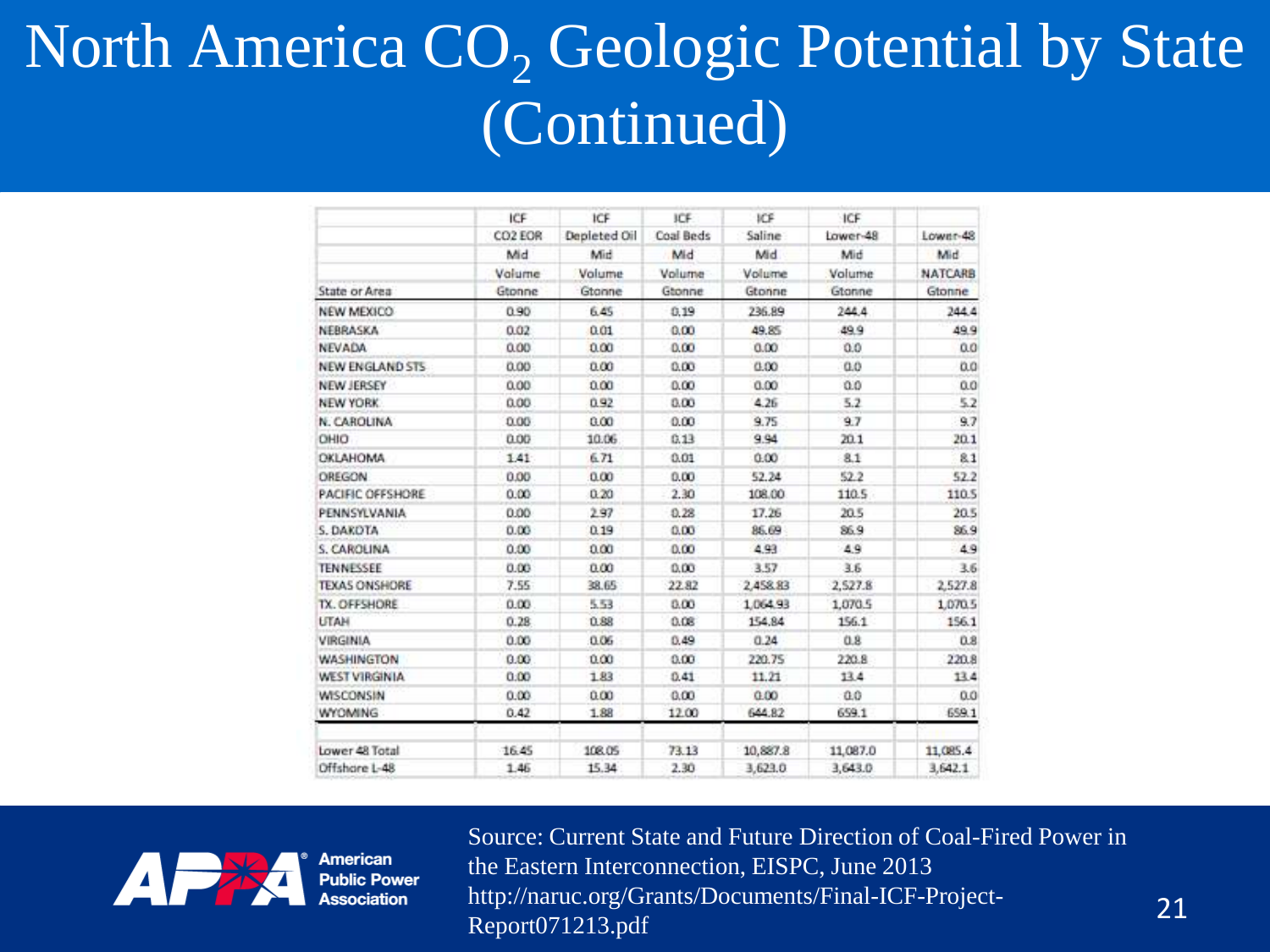Existing Fossil Generation & Optimal CCS Locations Without Any Drinking Water Resources Location Analysis





American **Public Power** Association

Note: Optimal Locations are for new plants, not retrofit of existing power plants Source of Map: NatCarb Atlas; Overlay: APPA Optimal Location Criteria Maps without  $CO<sub>2</sub>$  pipelines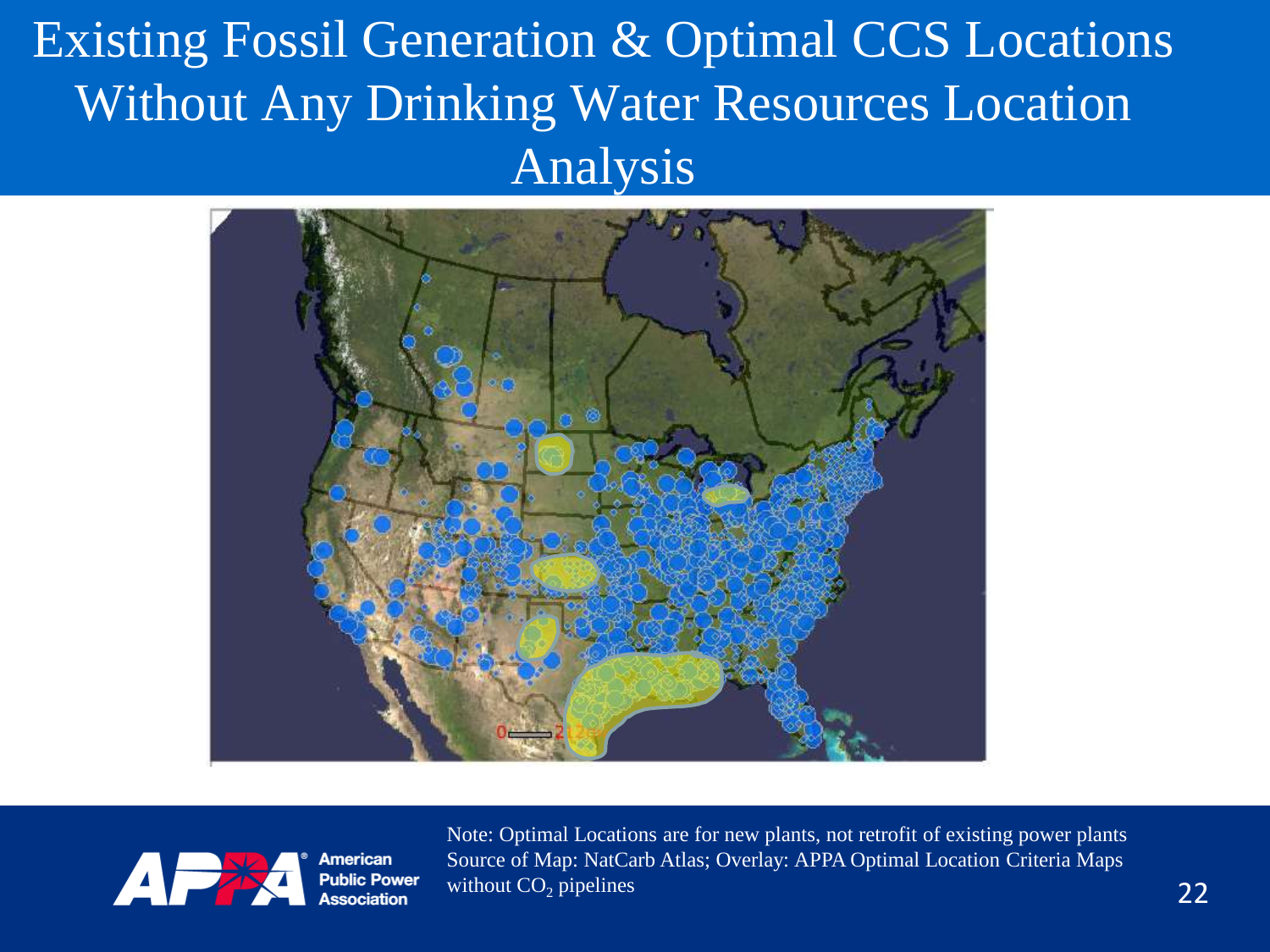# Proposed Rule Should Address Legal & Commercial Obstacles to CO<sub>2</sub> injection

- Local laws banning or limiting fracking or similar drilling practices (Best Management Practices) for  $\mathrm{CO}_2$  injection
- Anti-fracking ordinances
- Safe Drinking Water Act and 22 state drinking water laws (*see Gablehouse paper)*
- Resources Conservation and Recovery Act (RCRA) "like kind waste" exemption for oil & gas does not apply to power sector for injecting acid gas
- Is  $CO<sub>2</sub>$  an acid gas subject to Comprehensive Environmental Response, Compensation, and Liability Act (CERCLA) litigation?
- Who owns and pays for the  $CO<sub>2</sub>$  monitoring requirements 100 years after the power plant closes under Underground Injection Control (UIC) program?
- What is financial assurance or insurance posted under UIC program for  $CO<sub>2</sub>$ injected for 100 years after power plant closes? How does this affect bond ratings?

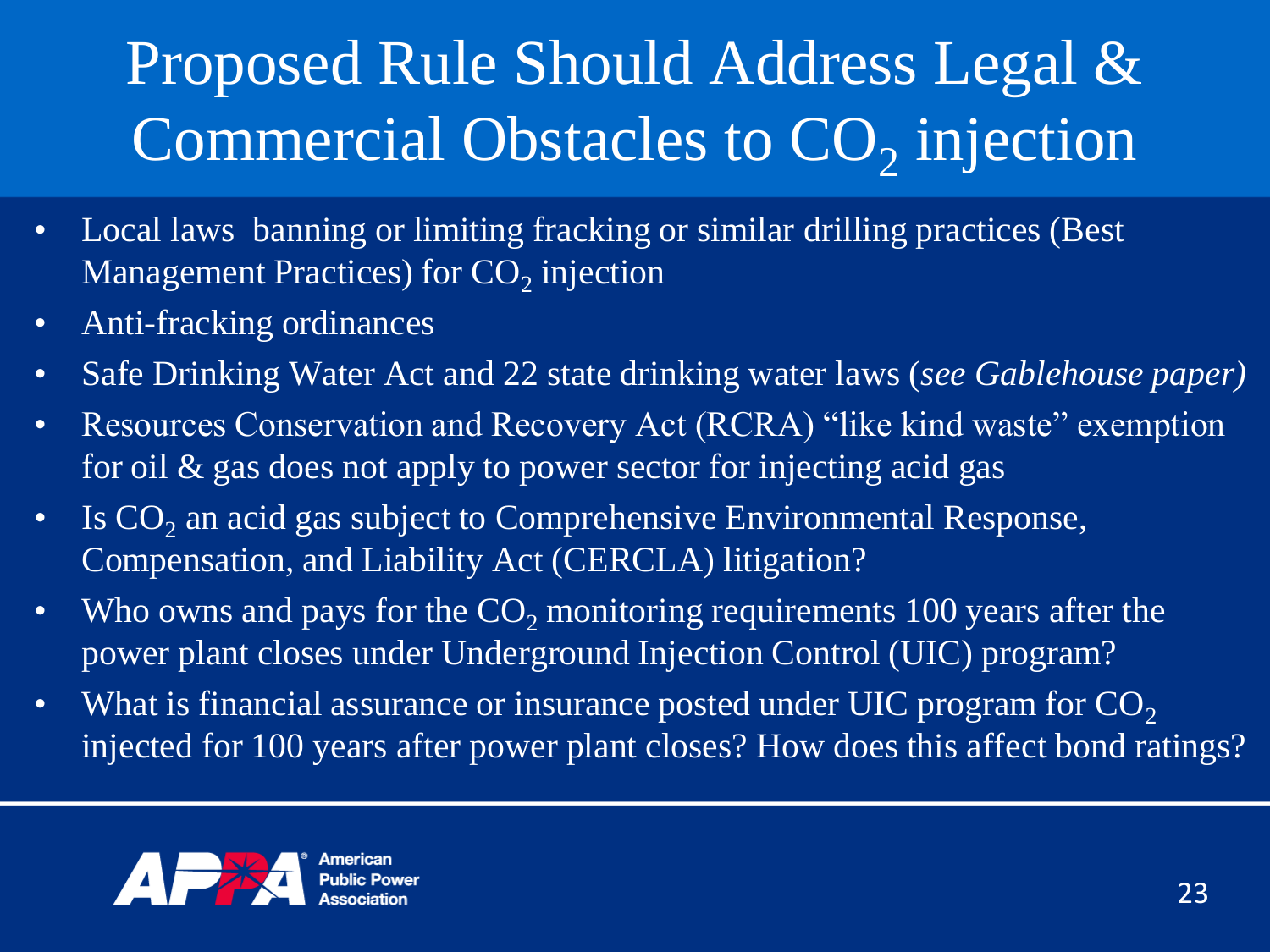# Proposed Rule Should Address Legal & Commercial Obstacles to CO<sub>2</sub> injection

- Not all states pool or unitize for oil/gas extraction or  $CO_2$  injection
- Many states have no distinction between surface and subsurface space and surface owner decides
- What happens 10 years into  $CO<sub>2</sub>$  injection—can a new surface owner oppose and stop the project?
- Pore space may not be recognized in all states for  $CO_2$  injection
- Not all state laws allow for the use of surface water for  $CO_2$  injection/water lubrication (farmers/cattlemen)
- Not all banks/mortgage companies allow oil and gas leases beneath residential areas—why will  $CO<sub>2</sub>$  be more promising?

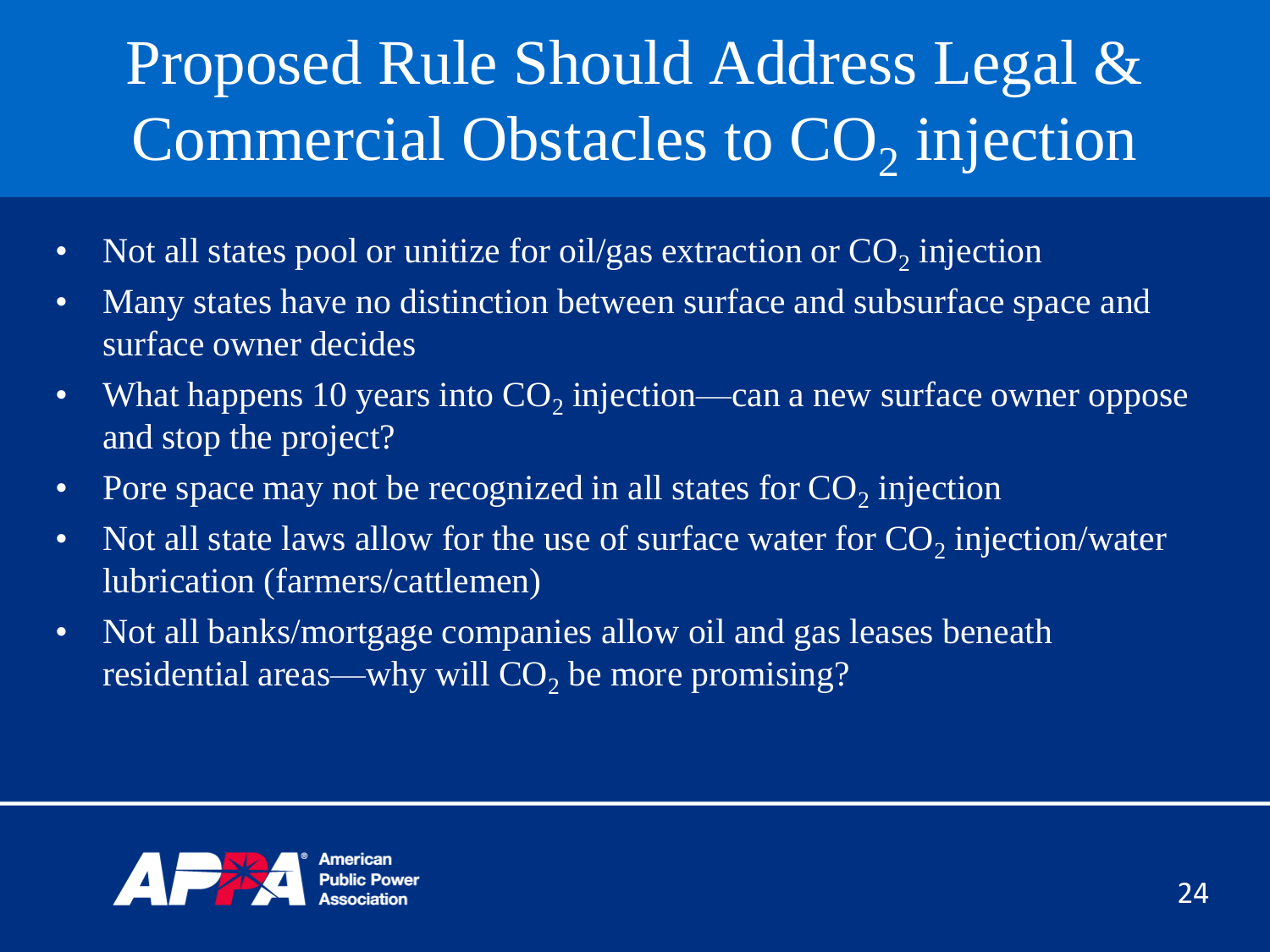#### APPA CCS White Papers

- Retrofitting Carbon Capture Systems on Existing Coal-Fired Power Plants
- Will Water Issues/Regulatory Capacity Allow or Prevent Geologic Sequestration for New Power Plants? A Review of the Underground Injection Control Program and Carbon Capture and Storage
- Carbon Capture and Storage From Coal-Based Power Plants
- Parasitic Power for Carbon Capture
- Geologic  $CO<sub>2</sub>$  Issue Spotting and Analysis
- Carbon Capture and Sequestration Legal and Environmental Challenges Ahead

**Available online at: http://www.publicpower.org/files/HTM/ccs.html**

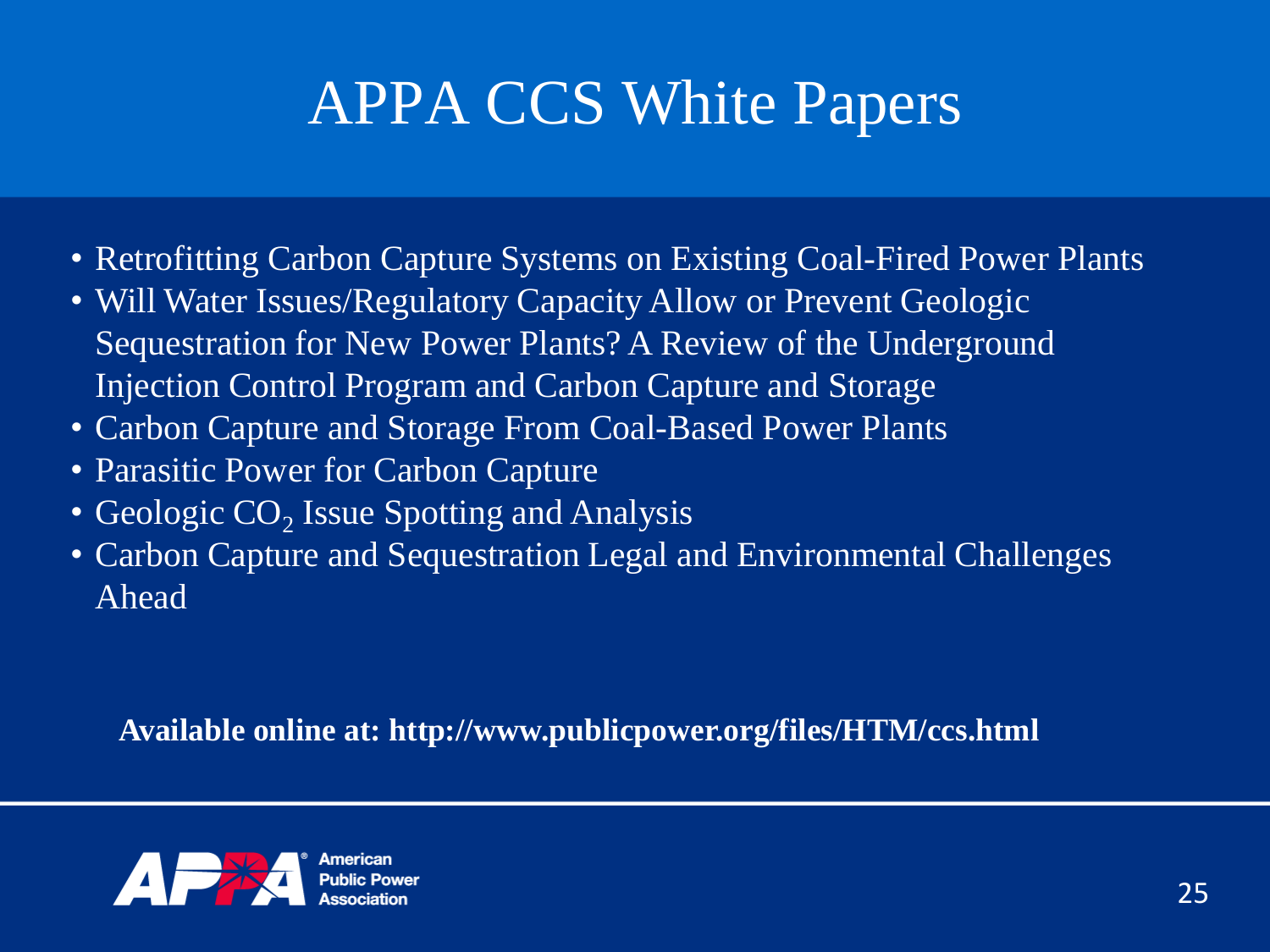Two Matters Must Be Resolved before Coal-Fired Plants with CCS Are Commercially Demonstrated or Finalized

1. Is  $CO<sub>2</sub>$  as an acid-gas a CERCLA (Superfund) pollutant?<sup>1</sup>

2. How long would monitoring be required after the power plant closes?



<sup>1</sup> EISPC Report, June 2013, Page 179